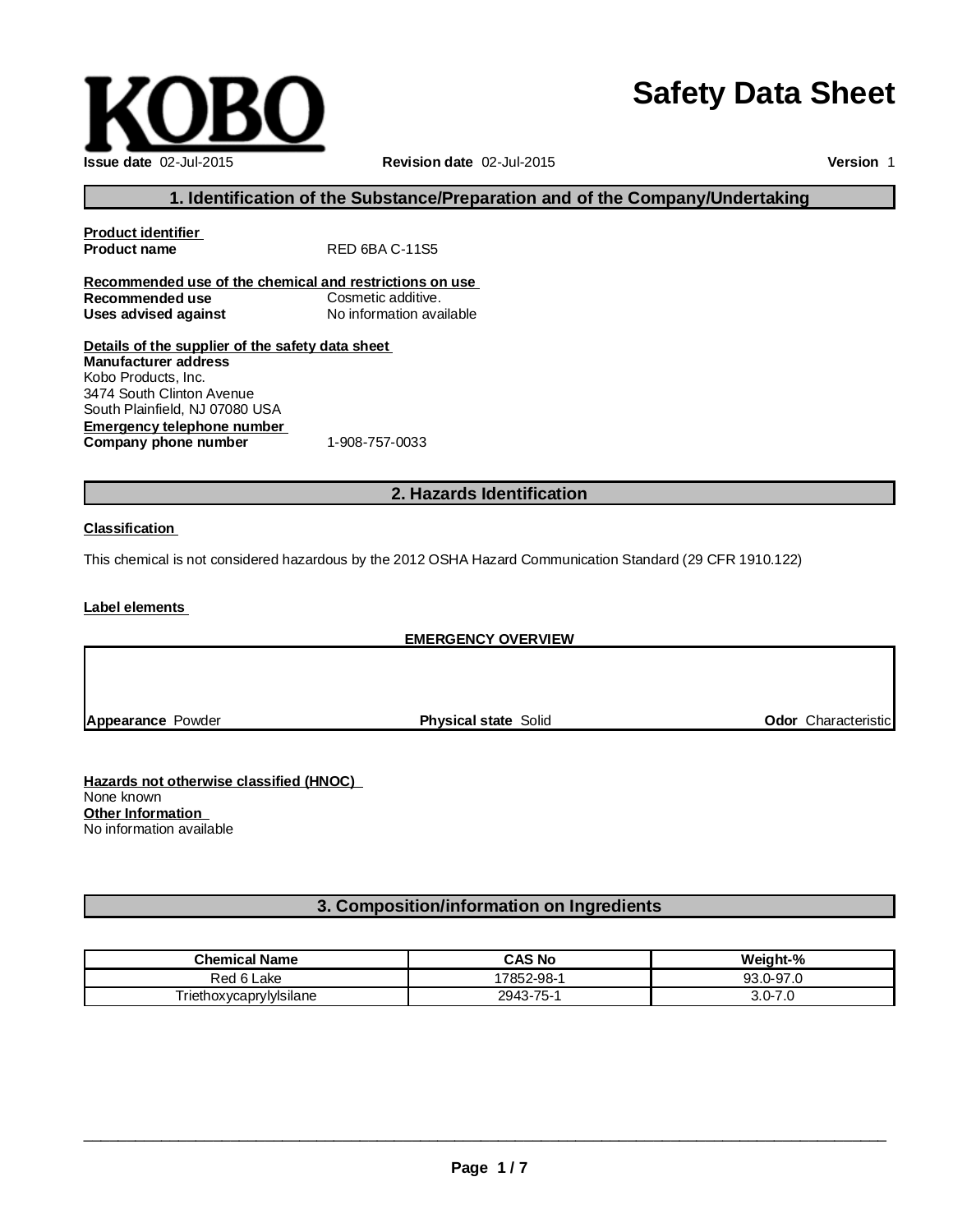### **4. First aid measures**

\_\_\_\_\_\_\_\_\_\_\_\_\_\_\_\_\_\_\_\_\_\_\_\_\_\_\_\_\_\_\_\_\_\_\_\_\_\_\_\_\_\_\_\_\_\_\_\_\_\_\_\_\_\_\_\_\_\_\_\_\_\_\_\_\_\_\_\_\_\_\_\_\_\_\_\_\_\_\_\_\_\_\_\_\_\_\_\_\_\_\_\_\_

#### **First aid measures**

| <b>General advice</b>                                       | If symptoms persist, call a physician.                                                                                             |
|-------------------------------------------------------------|------------------------------------------------------------------------------------------------------------------------------------|
| Eye contact                                                 | Rinse immediately with plenty of water, also under the eyelids, for at least 15 minutes. If<br>symptoms persist, call a physician. |
| <b>Skin contact</b>                                         | Wash off immediately with soap and plenty of water while removing all contaminated<br>clothes and shoes.                           |
| <b>Inhalation</b>                                           | Remove to fresh air. If breathing is irregular or stopped, administer artificial respiration.                                      |
| Ingestion                                                   | If swallowed, do not induce vomiting: seek medical advice immediately and show this<br>container or label.                         |
| Self-protection of the first aider                          | Use personal protective equipment as required.                                                                                     |
| Most important symptoms and effects, both acute and delayed |                                                                                                                                    |
| <b>Symptoms</b>                                             | No known effects under normal use conditions.                                                                                      |
|                                                             | Indication of any immediate medical attention and special treatment needed                                                         |
| Note to physicians                                          | Effects of exposure (inhalation, ingestion or skin contact) to substance may be delayed.                                           |
|                                                             |                                                                                                                                    |

### **5. Fire-fighting measures**

#### **Suitable extinguishing media**

Use extinguishing measures that are appropriate to local circumstances and the surrounding environment.

#### **Unsuitable extinguishing media** No information available.

#### **Specific hazards arising from the chemical**

None in particular.

#### **Explosion data Sensitivity to mechanical impact** None. **Sensitivity to static discharge** None.

#### **Protective equipment and precautions for firefighters**

Use personal protective equipment as required.

#### **6. Accidental release measures**

#### **Personal precautions, protective equipment and emergency procedures**

| <b>Personal precautions</b>                          | Use personal protective equipment as required. Avoid contact with eyes. Wash thoroughly<br>after handling. |  |
|------------------------------------------------------|------------------------------------------------------------------------------------------------------------|--|
| For emergency responders                             | Use personal protective equipment as required.                                                             |  |
| <b>Environmental precautions</b>                     | Collect spillage. Do not allow into any sewer, on the ground or into any body of water.                    |  |
| Methods and material for containment and cleaning up |                                                                                                            |  |
| <b>Methods for containment</b>                       | Prevent further leakage or spillage if safe to do so.                                                      |  |
| Methods for cleaning up                              | Avoid creating dust. Sweep up and shovel into suitable containers for disposal.                            |  |
| Prevention of secondary hazards                      | Clean contaminated objects and areas thoroughly observing environmental regulations.                       |  |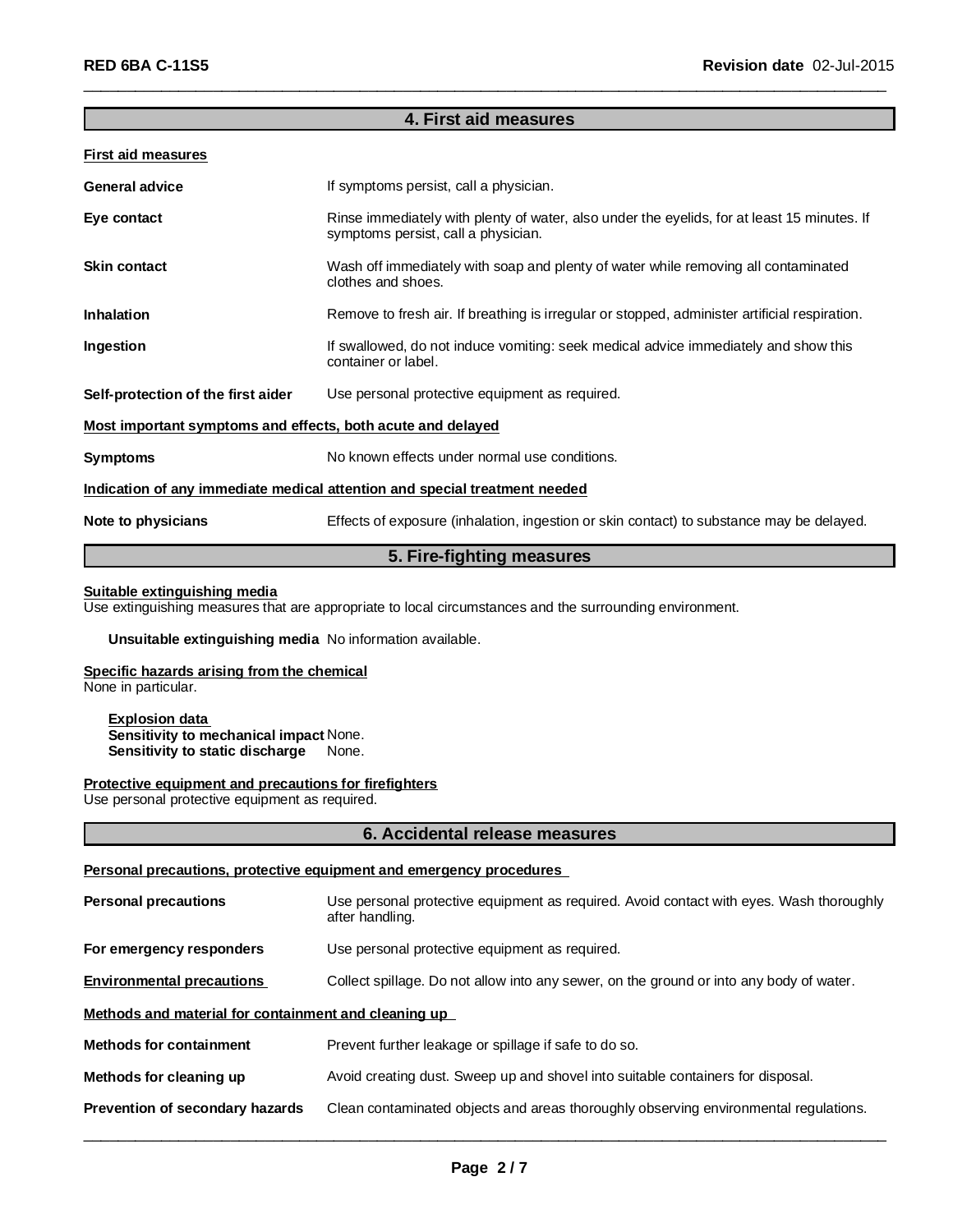# **7. Handling and Storage**

\_\_\_\_\_\_\_\_\_\_\_\_\_\_\_\_\_\_\_\_\_\_\_\_\_\_\_\_\_\_\_\_\_\_\_\_\_\_\_\_\_\_\_\_\_\_\_\_\_\_\_\_\_\_\_\_\_\_\_\_\_\_\_\_\_\_\_\_\_\_\_\_\_\_\_\_\_\_\_\_\_\_\_\_\_\_\_\_\_\_\_\_\_

#### **Precautions for safe handling**

| Advice on safe handling   | Use personal protective equipment as required. Use only in well-ventilated areas. Wash<br>thoroughly after handling. |
|---------------------------|----------------------------------------------------------------------------------------------------------------------|
|                           | Conditions for safe storage, including any incompatibilities                                                         |
| <b>Storage conditions</b> | Keep container tightly closed in a dry and well-ventilated place. Store at ambient conditions.                       |
| Incompatible materials    | Strong oxidizing agents. Strong acids.                                                                               |

# **8. Exposure Controls/Personal Protection**

#### **Control parameters**

#### **Exposure guidelines**

| <b>Chemical Name</b> | <b>ACGIHTLV</b>              | <b>OSHA PEL</b>                        | <b>NIOSH IDLH</b>                        |
|----------------------|------------------------------|----------------------------------------|------------------------------------------|
| Red 6 Lake           | TWA: $0.5 \text{ mg/m}^3$ Ba | TWA: $0.5 \text{ mg/m}^3$ Ba           | TWA: 0.5 mg/m <sup>3</sup> except Barium |
| 7852-98-1            |                              | (vacated) TWA: $0.5 \text{ mg/m}^3$ Ba | sulfate Ba                               |

# **Appropriate engineering controls**

| <b>Engineering controls</b>           | Ensure adequate ventilation, especially in confined areas.                                                         |  |
|---------------------------------------|--------------------------------------------------------------------------------------------------------------------|--|
|                                       | Individual protection measures, such as personal protective equipment                                              |  |
| Eye/face protection                   | Wear safety glasses with side shields (or goggles).                                                                |  |
| Skin and body protection              | Wear protective gloves and protective clothing.                                                                    |  |
| <b>Respiratory protection</b>         | In case of insufficient ventilation, wear suitable respiratory equipment.                                          |  |
| <b>General hygiene considerations</b> | Handle in accordance with good industrial hygiene and safety practice. Wash contaminated<br>clothing before reuse. |  |

# **9. Physical and Chemical Properties**

#### **Information on basic physical and chemical properties**

| <b>Physical state</b><br>Appearance<br>Color           | Solid<br>Powder<br>Red | Odor<br>Odor threshold   | Characteristic<br>No information available |
|--------------------------------------------------------|------------------------|--------------------------|--------------------------------------------|
| <b>Property</b>                                        | Values                 | Remarks •                |                                            |
| рH                                                     |                        | No information available |                                            |
| <b>Melting point/freezing point</b>                    |                        | No information available |                                            |
| Boiling point / boiling range                          |                        | No information available |                                            |
| Flash point                                            |                        | No information available |                                            |
| <b>Evaporation rate</b>                                |                        | No information available |                                            |
| Flammability (solid, gas)<br>Flammability limit in air |                        | No information available |                                            |
| Upper flammability limit                               |                        | No information available |                                            |
| Lower flammability limit                               |                        | No information available |                                            |
| Vapor pressure                                         |                        | No information available |                                            |
| Vapor density                                          |                        | No information available |                                            |
| <b>Specific gravity</b>                                |                        | No information available |                                            |
| <b>Water solubility</b>                                | Insoluble in water     |                          |                                            |
| Solubility in other solvents                           |                        | No information available |                                            |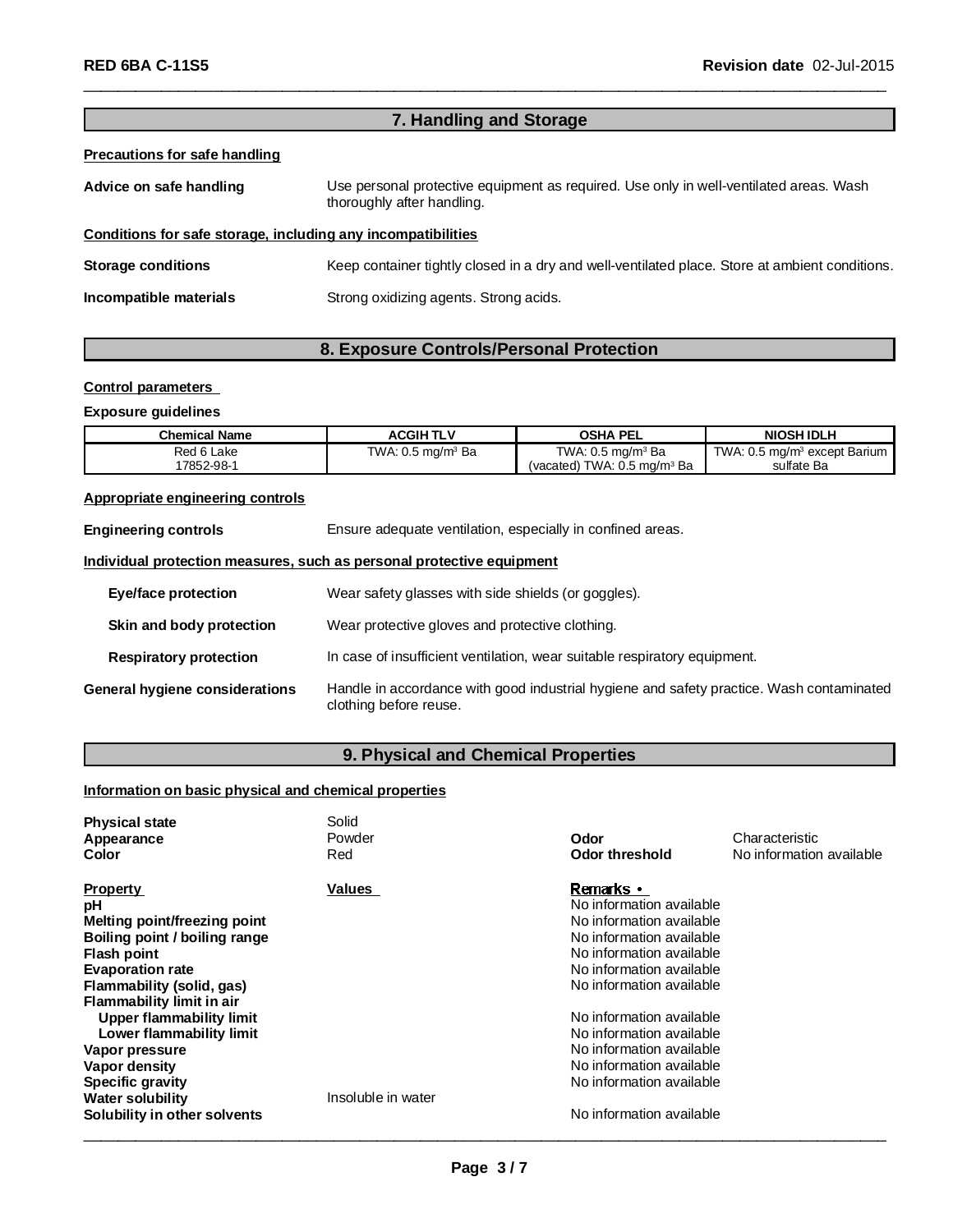**Partition coefficient Decomposition temperature Kinematic viscosity Autoignition temperature Explosive properties Oxidizing properties**

**Other Information**

**Softening point** No information available **Molecular weight** No information available **VOC** content (%) No information available **Density Constitution Constitution Available**<br> **Bulk density No information available No information available** 

No information available<br>No information available No information available No information available No information available **Dynamic viscosity** No information available No information available

# **10. Stability and Reactivity**

\_\_\_\_\_\_\_\_\_\_\_\_\_\_\_\_\_\_\_\_\_\_\_\_\_\_\_\_\_\_\_\_\_\_\_\_\_\_\_\_\_\_\_\_\_\_\_\_\_\_\_\_\_\_\_\_\_\_\_\_\_\_\_\_\_\_\_\_\_\_\_\_\_\_\_\_\_\_\_\_\_\_\_\_\_\_\_\_\_\_\_\_\_

**Reactivity** No data available

**Chemical stability** Stable under normal conditions.

### **Possibility of hazardous reactions**

None under normal processing.

**Hazardous polymerization** Hazardous polymerization does not occur.

# **Conditions to avoid**

None known.

#### **Incompatible materials**

Strong oxidizing agents. Strong acids.

#### **Hazardous decomposition products**

None under normal use conditions.

## **11. Toxicological Information**

#### **Information on likely routes of exposure**

#### **Product information**

| <b>Inhalation</b>   | No data available. |
|---------------------|--------------------|
| Eye contact         | No data available. |
| <b>Skin contact</b> | No data available. |
| Ingestion           | No data available. |

#### **Component information**

| <b>Chemical Name</b>                 | Oral LD50                                           | <b>Dermal LD50</b>                               | <b>Inhalation LC50</b> |
|--------------------------------------|-----------------------------------------------------|--------------------------------------------------|------------------------|
| Triethoxycaprylylsilane<br>2943-75-1 | Rat<br>10060 µL/kg<br>$\overline{\phantom{0}}$<br>- | Rabbit<br>5010.<br>uL/ka<br>- 5<br><u>= JJIV</u> |                        |

### **Information on toxicological effects**

**Symptoms** No information available.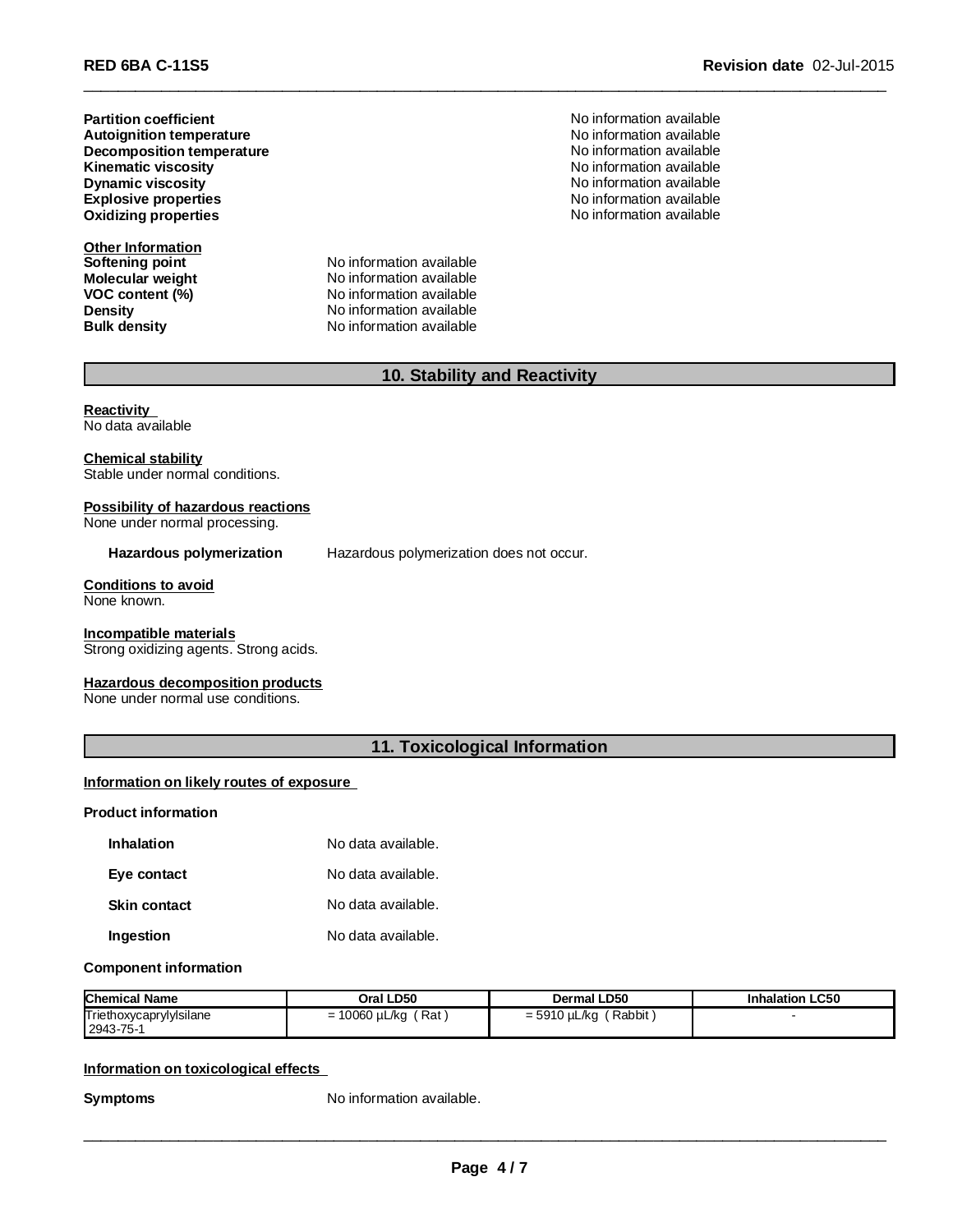### **Delayed and immediate effects as well as chronic effects from short and long-term exposure**

| <b>Skin corrosion/irritation</b><br>Serious eye damage/eye irritation<br><b>Irritation</b><br><b>Corrosivity</b><br><b>Sensitization</b><br>Germ cell mutagenicity<br>Carcinogenicity | No information available.<br>No information available.<br>No information available.<br>No information available.<br>No information available.<br>No information available.<br>This product does not contain any carcinogens or potential carcinogens as listed by OSHA,<br>IARC or NTP. |
|---------------------------------------------------------------------------------------------------------------------------------------------------------------------------------------|-----------------------------------------------------------------------------------------------------------------------------------------------------------------------------------------------------------------------------------------------------------------------------------------|
| <b>Reproductive toxicity</b>                                                                                                                                                          | No information available.                                                                                                                                                                                                                                                               |
| STOT - single exposure                                                                                                                                                                | No information available.                                                                                                                                                                                                                                                               |
| <b>STOT</b> - repeated exposure                                                                                                                                                       | No information available.                                                                                                                                                                                                                                                               |
| <b>Aspiration hazard</b>                                                                                                                                                              | No information available.                                                                                                                                                                                                                                                               |

\_\_\_\_\_\_\_\_\_\_\_\_\_\_\_\_\_\_\_\_\_\_\_\_\_\_\_\_\_\_\_\_\_\_\_\_\_\_\_\_\_\_\_\_\_\_\_\_\_\_\_\_\_\_\_\_\_\_\_\_\_\_\_\_\_\_\_\_\_\_\_\_\_\_\_\_\_\_\_\_\_\_\_\_\_\_\_\_\_\_\_\_\_

# **12. Ecological Information**

**Ecotoxicity** None known

#### **Persistence and degradability**

No information available.

### **Bioaccumulation**

No information available.

**Other adverse effects** No information available

# **13. Disposal Considerations**

| Waste treatment methods   |                                                                                                        |
|---------------------------|--------------------------------------------------------------------------------------------------------|
| <b>Disposal of wastes</b> | Disposal should be in accordance with applicable regional, national and local laws and<br>regulations. |
| Contaminated packaging    | Disposal should be in accordance with applicable regional, national and local laws and<br>regulations. |

|                   | 14. Transport Information |
|-------------------|---------------------------|
| <u>DOT</u>        | Not regulated             |
| <u>ICAO (air)</u> | Not regulated             |
| IATA              | Not regulated             |
| <b>IMDG</b>       | Not regulated             |
| <u>RID</u>        | Not regulated             |
| ADR               | Not regulated             |
|                   |                           |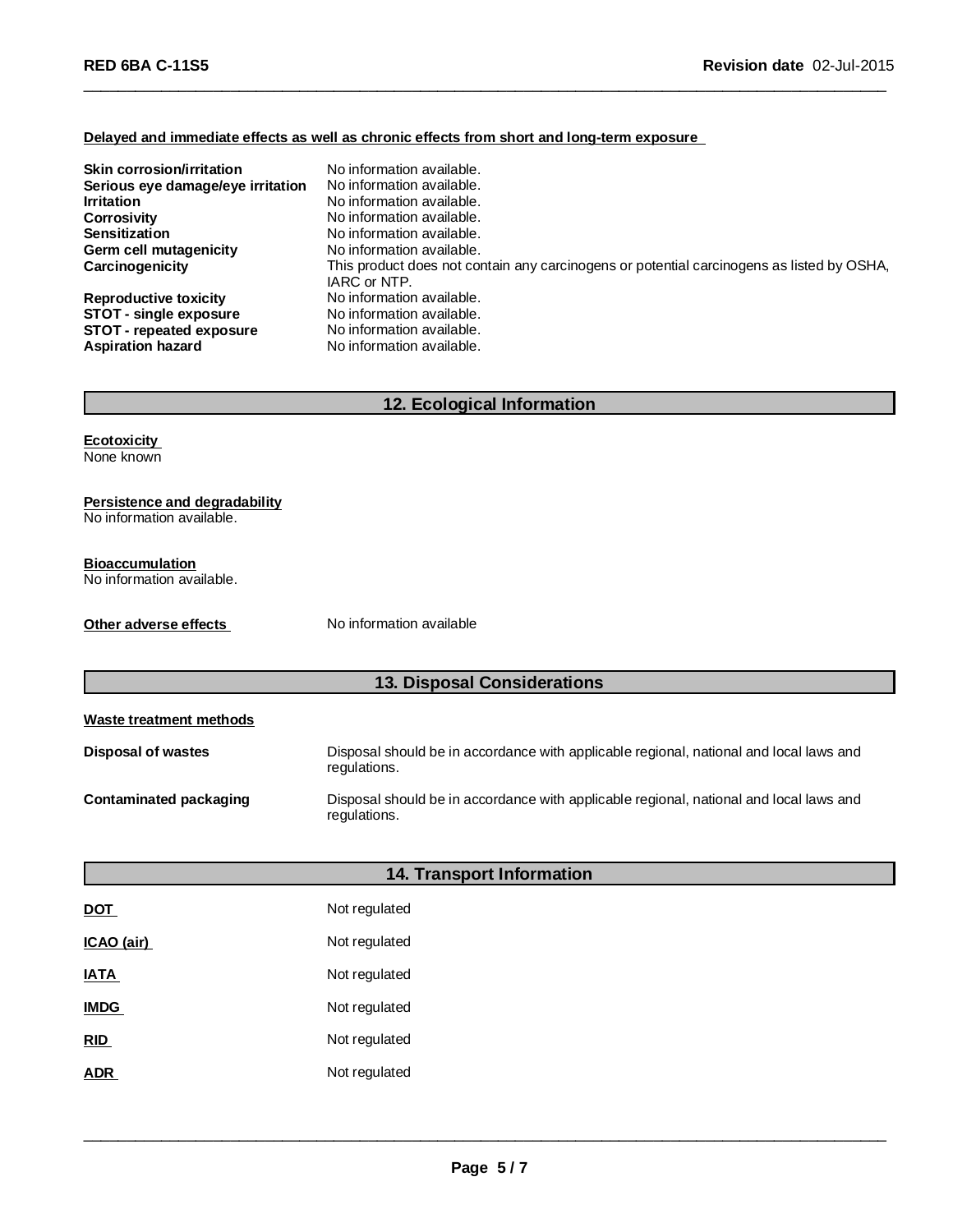# **15. Regulatory information**

\_\_\_\_\_\_\_\_\_\_\_\_\_\_\_\_\_\_\_\_\_\_\_\_\_\_\_\_\_\_\_\_\_\_\_\_\_\_\_\_\_\_\_\_\_\_\_\_\_\_\_\_\_\_\_\_\_\_\_\_\_\_\_\_\_\_\_\_\_\_\_\_\_\_\_\_\_\_\_\_\_\_\_\_\_\_\_\_\_\_\_\_\_

# **International inventories**

| TSCA                 | Complies       |
|----------------------|----------------|
| <b>DSL/NDSL</b>      | Complies       |
| <b>EINECS/ELINCS</b> | Complies       |
| <b>ENCS</b>          | Not Determined |
| IECSC                | Complies       |
| KECL                 | Not Determined |
| <b>PICCS</b>         | Complies       |
| AICS                 | Complies       |

#### **Legend:**

**TSCA** - United States Toxic Substances Control Act Section 8(b) Inventory **DSL/NDSL** - Canadian Domestic Substances List/Non-Domestic Substances List **EINECS/ELINCS** - European Inventory of Existing Chemical Substances/European List of Notified Chemical Substances **ENCS** - Japan Existing and New Chemical Substances **IECSC** - China Inventory of Existing Chemical Substances **KECL** - Korean Existing and Evaluated Chemical Substances

**PICCS** - Philippines Inventory of Chemicals and Chemical Substances

**AICS** - Australian Inventory of Chemical Substances

#### **US Federal Regulations**

#### **SARA 313**

Section 313 of Title III of the Superfund Amendments and Reauthorization Act of 1986 (SARA). This product does not contain any chemicals which are subject to the reporting requirements of the Act and Title 40 of the Code of Federal Regulations, Part 372

#### **SARA 311/312 Hazard Categories**

| <b>Acute Health Hazard</b>        | N٥ |
|-----------------------------------|----|
| <b>Chronic Health Hazard</b>      | N٥ |
| Fire Hazard                       | N٥ |
| Sudden release of pressure hazard | N٥ |
| <b>Reactive Hazard</b>            | N٥ |

#### **CWA (Clean Water Act)**

This product does not contain any substances regulated as pollutants pursuant to the Clean Water Act (40 CFR 122.21 and 40 CFR 122.42)

#### **CERCLA**

This material, as supplied, does not contain any substances regulated as hazardous substances under the Comprehensive Environmental Response Compensation and Liability Act (CERCLA) (40 CFR 302) or the Superfund Amendments and Reauthorization Act (SARA) (40 CFR 355). There may be specific reporting requirements at the local, regional, or state level pertaining to releases of this material

#### **US State Regulations**

#### **California Proposition 65**

This product does not contain any Proposition 65 chemicals

#### **U.S. State Right-to-Know Regulations**

This product may contain substances regulated by state right-to-know regulations

| <b>Chemical Name</b> | <b>New Jersey</b> | <b>Massachusetts</b> | Pennsylvania |
|----------------------|-------------------|----------------------|--------------|
| Red 6 Lake           |                   |                      |              |
| 17852-98-1           |                   |                      |              |